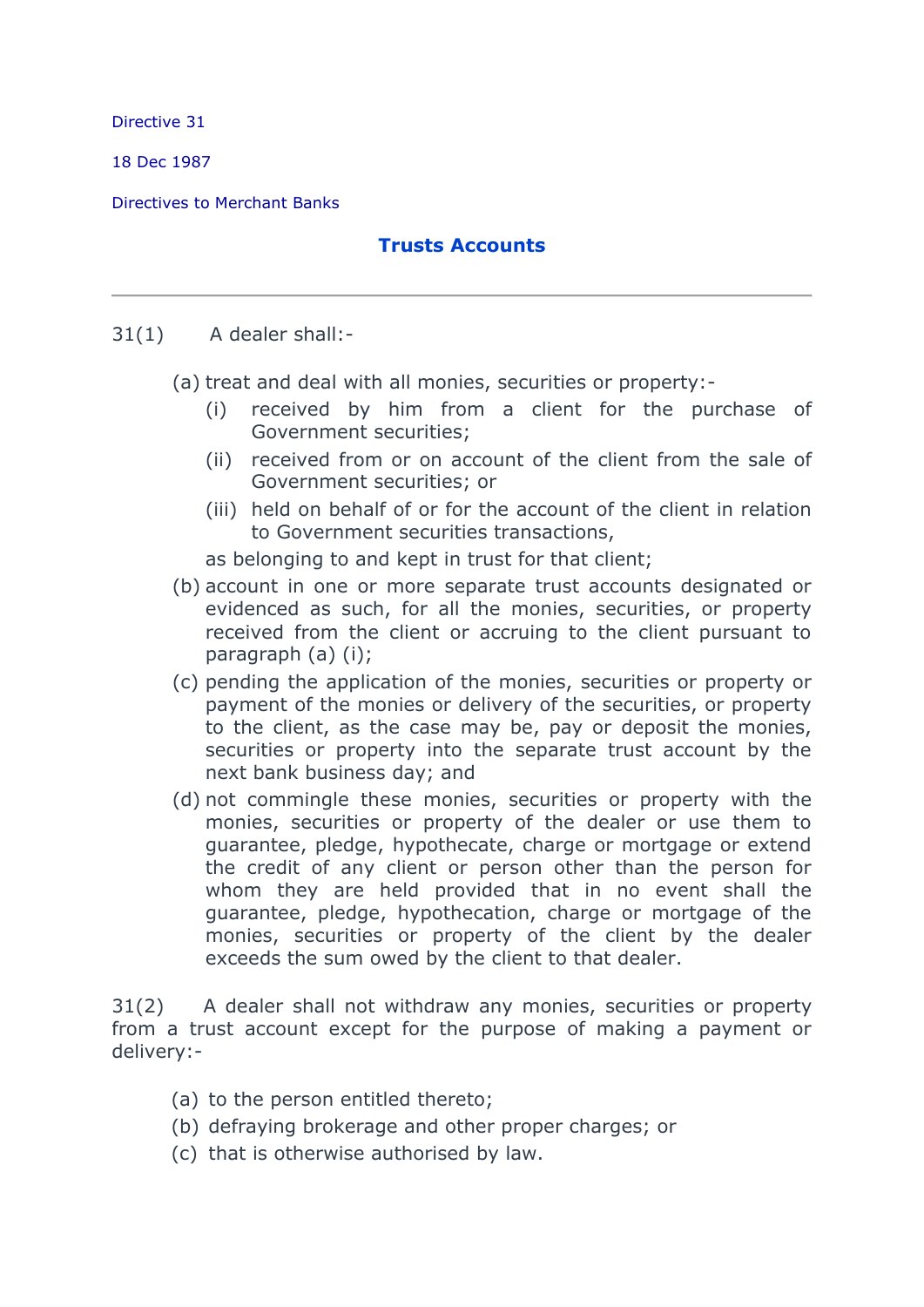31(3) Save as otherwise provided in this Directive; monies, securities or property held in a trust account shall not be available for payment of the debts of a dealer or be liable to be paid or taken in execution under an order or process of any court.

31(4) Nothing in this Directive shall take away or affect a lawful claim or lien which any person has against or upon any monies, securities or property held in trust account or against or upon any monies, securities or property received from the purchase of Government securities or from the sale of Government securities before, such monies, securities or property are paid or deposited into the trust account.

31(5) In this Directive, "securities" has the same meaning as Cap is assigned to that expression in the Securities Industry 289 Act and include Government securities and book-entry securities.

31(6)(a) A Primary or Registered dealer shall establish and maintain two securities accounts with the Authority in respect of book-entry securities transactions as follows :-

- (i) a securities account for transactions relating to the Primary dealer's or Registered dealer's own transactions in book-entry securities; and
- (ii) clients' securities account designated as a trust account for clients in relation to transactions in book-entry securities by the Primary or Registered dealer on behalf of or for the account of its clients. Directive 31(1) to (5) shall apply with the necessary modifications to the clients' securities trust account, as if the book-entry securities were issued by the Authority in the form of engraved or printed certificates, and any transfer, delivery, pledge, charge, hypothecation or mortgage of the book-entry securities shall have effect in the same manner as if they are in engraved or printed certificates.

(b) A Secondary dealer shall establish and maintain two securities accounts with a Primary or Registered dealer or a bank in respect of any book-entry securities transactions as follows :-

- (i) a securities account for transactions relating to the Secondary dealer's own transaction in book entry securities; and
- (ii) clients' securities account designated as a trust account for clients, in relation to transactions in book-entry securities entered into by the Secondary dealer on behalf of and for the account of his clients. Directive 31(1) to (5) shall apply with the